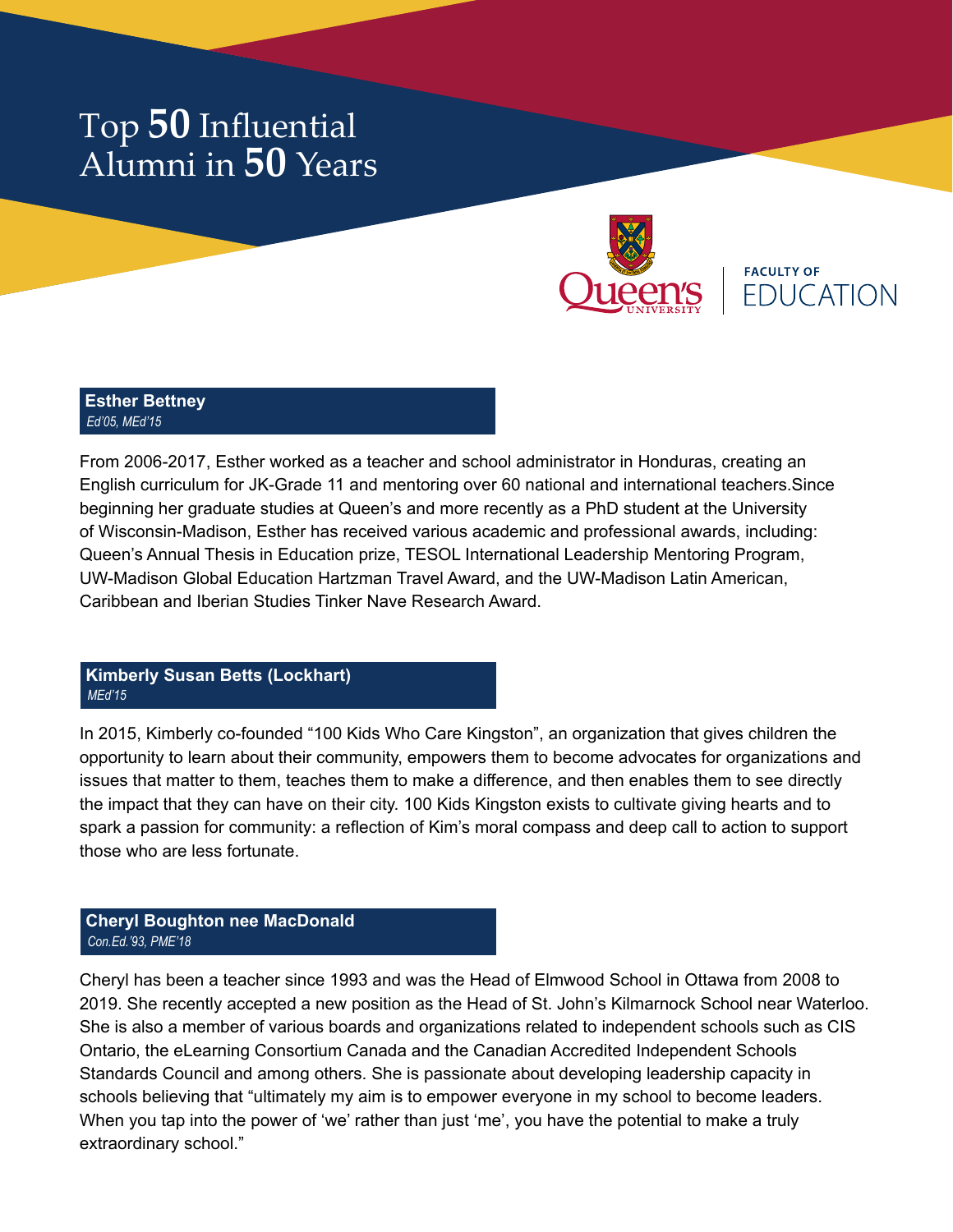

**FACULTY OF EDUCATION** 

### **Peter Bowers** *Ed'92, MEd'06, PhD'12*

Peter is the founder of the [WordWorks Literacy Centre](http://www.wordworkskingston.com/WordWorks/Home.html) on Wolfe Island, ON (right beside Kingston). As a Grade 4 teacher he was introduced to a linguistic understanding of English spelling using the Real Spelling method. This introduced the possibility of using scientific inquiry about the spelling-meaning link that drives English orthography as an approach to literacy instruction. This inspired him to begin his graduate research with Dr. John Kirby, testing the effect of a new instructional approach they called "structured word inquiry" (Bowers & Kirby, 2010). This and other published work, and consulting work with schools around the world lead to Peter being invited to attend the Nueva School (a three-time winner of the US Department of Education National Blue Ribbon Award) as "Visiting Scholar".

#### **Kristin Bridges** *Ed'19*

Kristin is a mentor and a teacher. She is an active volunteer with several different organizations and charities at Queen's and within the greater Kingston community. Much of the work she does is focused on providing service to help to develop literacy skills in children and at-risk youth. She has also lead several very successful fundraising and awareness campaigns. Kristin's steadfast commitment to her community has allowed her to mentor new leaders in the hope that future generations will learn to become leaders of their own and develop new, intuitive ways to continue the progression of teaching.

## **Michael Callan** *Ed'91*

Michael has worked all over the world as an educator, teaching in Japan, and Hong Kong. He has served as principal at international schools in Turkey, Abu Dhabi and Malaysia and currently serves as Head of School of the American Overseas School of Rome (AOSR) – an independent coeducational day school for students of all nationalities.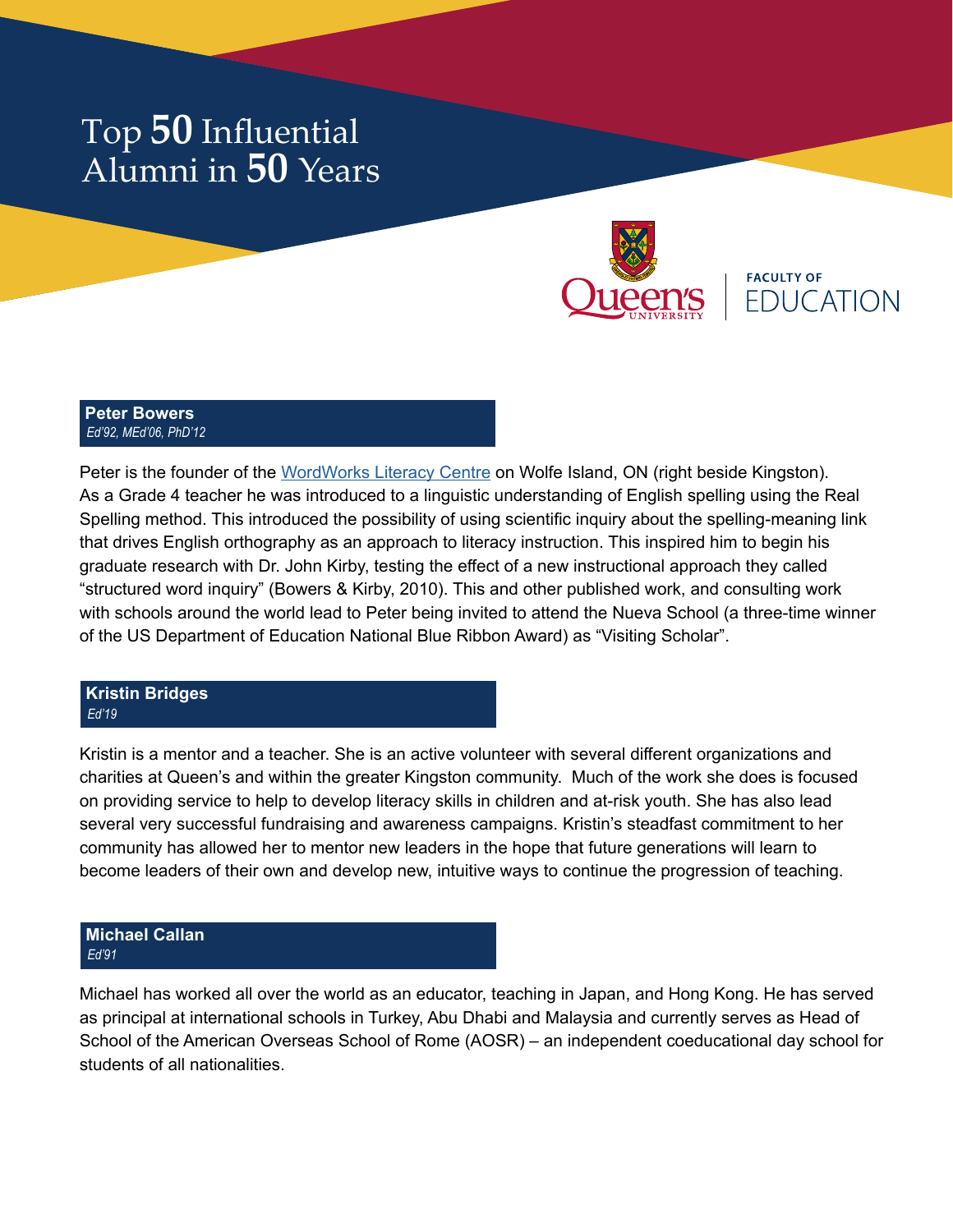

**FACULTY OF FDUCATION** 

### **Barbara Jane Canton nee Edwards** *Ed'77, MEd'95*

Since her time at Queen's, Barbara has gone on to write some 10 textbooks on the subject of Mathematics. In 1999, she arranged an internet link between schools in Cameroon, UK, and Canada (cutting edge for it's time) and in 2011 became the proud recipient of the Descartes Medal for Signal Service to Mathematics in the schools of Ontario.

#### **Tammy Chen** *Ed'08*

During the pursuit of her M.Ed., Tammy had opportunity to travel to Burkina Faso as site director of the Queen's Project on Professional Development (QPID). In this project she was able to help set up a radio station and worked with street youth as part of her research. This work prompted Tammy to set up her own Charity, Bright Futures of Burkina Faso, which has supported more than 35 children and 30 women who have received loans to help support businesses that include trade, food preparation, farming, weaving and artisanal work.

## **Brent Debassaige** *MEd'02*

Brent is an Associate Professor, Director of Aboriginal Education, and Program Coordinator of the Master of Professional Education Program in the field of Aboriginal Educational Leadership at Western University. As an Anishinaabe inni and Indigenous faculty member, Brent is informed by his learning in Anishinaabe traditional knowledge environments and by the research and scholarship in the areas of Indigenous Knowledge, Indigenous research methodologies, and Indigenous Education. Collectively, these sources of knowledge provide a foundation for the decolonizing, Indigenous, and critically engaged approaches used in his teaching and research.

### **Murray Dee** *Ed'95*

Murray, an elementary school teacher, developed a pilot project with his grade 6 class and Faculty professor Richard Reeve, using a pedagogical approach of inquiry learning called "Knowledge Building." Following the project, Murray and his class were invited to present on their methods and experience in the project as part of the "Inquiry@Queen's" conference. Even after 20+ years of teaching, Murray is always looking for methods that can better engage with the diversity of learners in his classroom.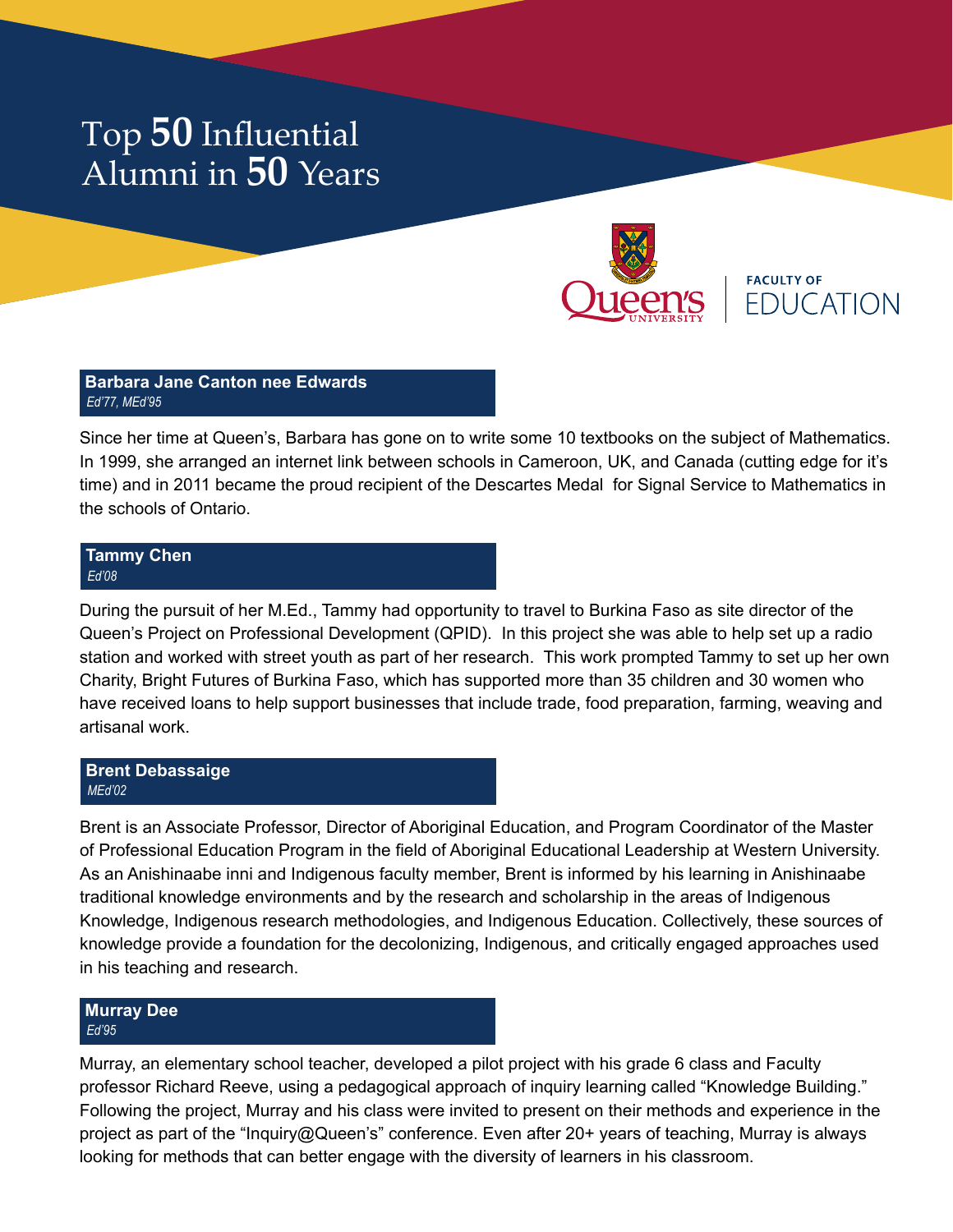

**FACULTY OF EDUCATION** 

### **Paul Dewar** *Ed'94*

After graduating from Queen's in 1993 , Paul became an English teacher. He has since been awarded the A. Lorne Cassidy Award for his work with students with special needs. He became an active member of his union, the Ottawa-Carleton Elementary Teachers' Federation (OCETF), where he played a major role in reviving the OCETF's political action committee and in establishing the Elementary Teachers' Federation of Ontario's Humanity Fund, which provides financial support to various charities doing work in developing countries. Paul is also an active part of several community associations and boards in Ottawa.

#### **Greg Dick** *Ed'93*

Greg's goal as an educator is to make modern science more accessible for everyone and he has worked to lead change at school, board, provincial, national, and international levels. He has taught and developed courses, co-authored several text books and resources used around the world, was a guest host on TVOKids, and assisted with the production of the IMAX 3D film, Secrets of the Universe. A member of various national boards, Greg is also recipient of University of Waterloo's Distinguished Alumni Award and the Barraday Teacher of Excellence Award.

#### **Jody DiRocco** *Ed'84, MEd'05*

Jody began his educational career as a teacher in 1984 and later went on to work in administrative roles such as vice principal, principal and positions for the board office including Principal of School Effectiveness, School Effectiveness Lead and Superintendent of School Effectiveness. This experience led to the role of Director of Education of the Algonquin and Lakeshore Catholic District Schoolboard, a position he just recently retired from.

## **Christine Doe** *PhD'13*

Christine is an Associate Professor at Mount Saint Vincent University. Her work in education was integral in helping set up a tutoring program in a school in Halifax for refugees and students with English as a second language. Recently, she co-edited the book, "Description, Measurement and Pedagogy of Words", which is expected to be released in Fall 2019.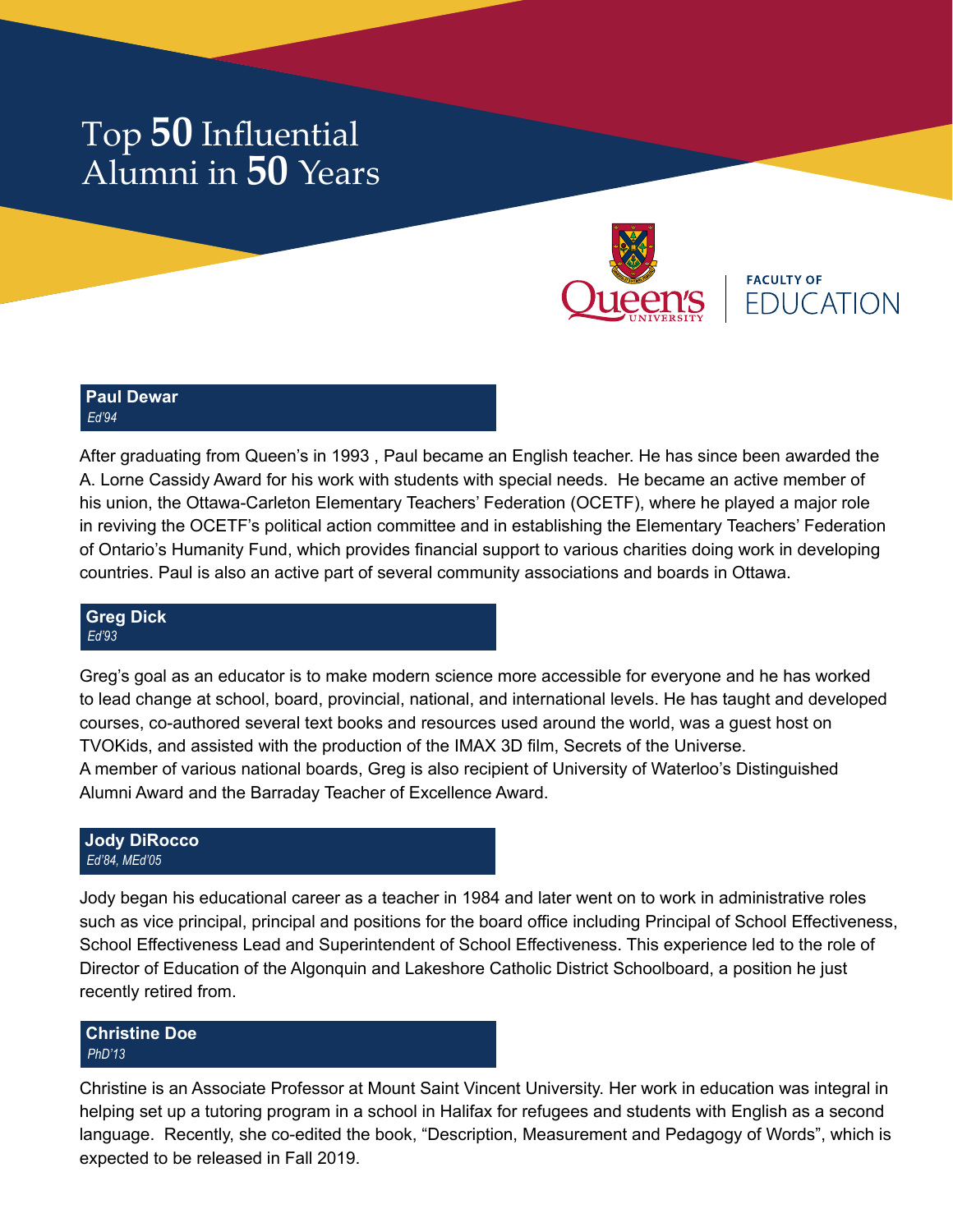

**FACULTY OF EDUCATION** 

#### **Gabrielle Iakotennikonhrare Doreen** *Ed'13*

Upon completion of Queen's ATEP program, Gabrielle co-created and taught a rotinonshonni cultural-based curriculum for grades K-4 in Tyendinaga, Mohawk Territory. She went on to pursue the Indigenous Land-Based Masters of Education program through the University of Saskatchewan. She is a Faculty Lecturer at McGill University and continues to decolonize the Education system through her understanding of Rotinonhsonni Values of Skén:nen (peace), Kasasténshera (power or unity) and Ka'nikonhrí:io (a good mind).

## **Mary Anne (Edgeworth) Drinkwater** *Ed'78*

For over 45 years Mary has been a teacher in the Limestone District School Board, taught graduate courses at the university level, and worked abroad to build a school and a community empowerment centre in Kenya. She continues to share her knowledge, skills and experiences to help inform and deepen content, knowledge dissemination, connections and relationships through academics, athletics, and community service. She inspires and serves students, teachers and administrators. In 2019, she co-edited the book, Transnational Perspectives on Democracy, Citizenship, Human Rights and Peace **Education** 

## **Michael Duncan Kehler** *Ed'85*

Michael is a globally-established Masculinities in Education scholar. A Research Professor, Michael has worked at Western University and at the University of Calgary. He has published several books and research papers as well as spoken for podcasts and keynote engagements, all contributing to the discussion/research intersecting masculinities, gender, equity, literacies and adolescent body image and sexualities in Health Education.

## **Winona Elliott-Schep** *Ed'88*

Winona recently retired after a long and impactful career of teaching art and photography. Though she will miss sharing her passion for the creativity and the arts with her students, she continues to be active in supporting community art initiatives and is excited to spend more time focusing on her own work.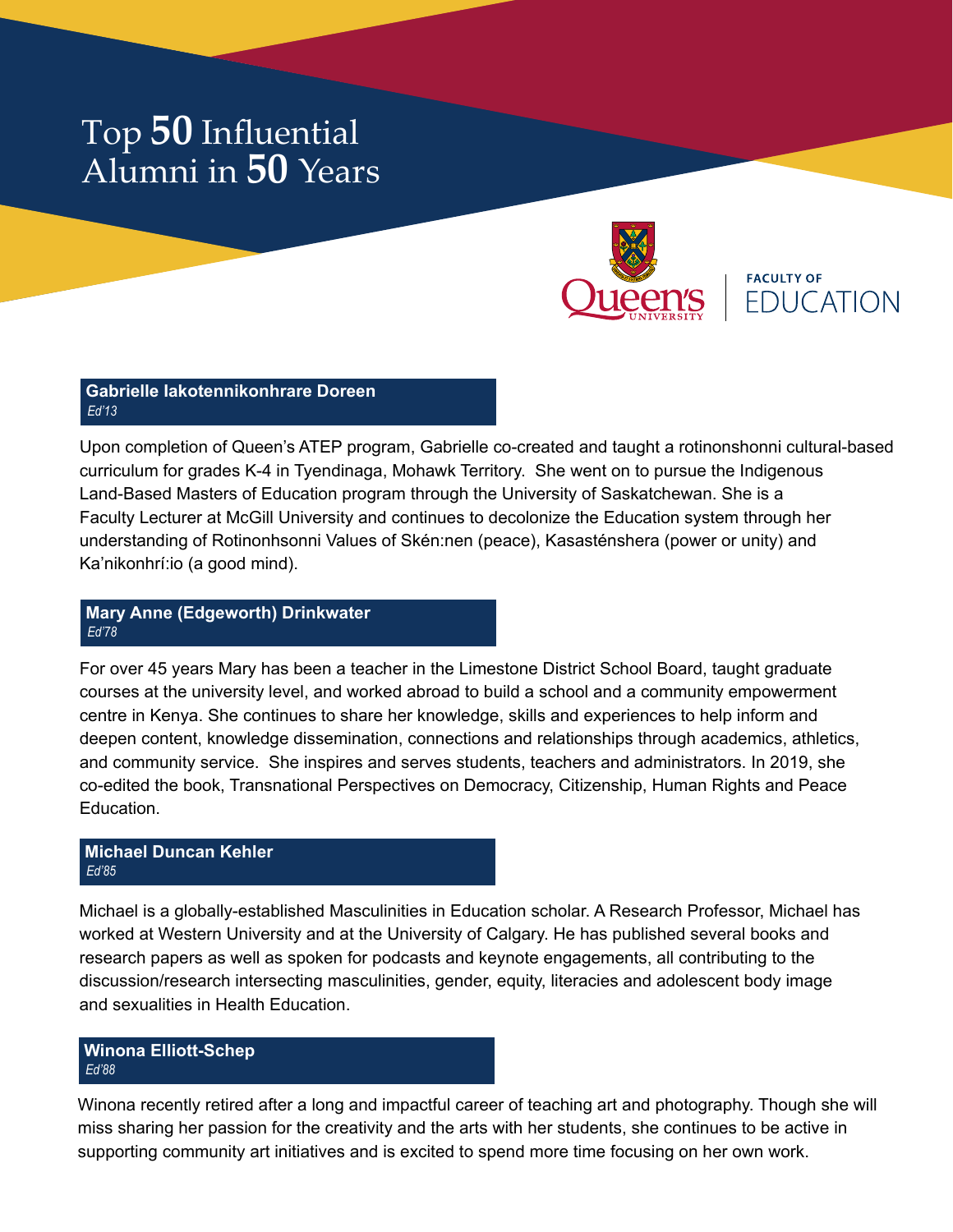

**FACULTY OF FDUCATION** 

#### **Sue Fostaty Young** *MEd, PhD'12*

Sue is the Director of the Center for Teaching and Learning at Queen's and the co-author of "Assessment and Learning: The ICE Approach" which has also been published, and widely used, in Japan. As Director of the Center, Sue has spearheaded numerous initiatives to improve the quality of teaching and learning at Queen's.

## **Barbara Fraser-Stiff** *B.Ed'86*

Barbara wrapped up an impressive career in education by moving to the position of Superintendent of Education at Limestone School Board. In 2018, she received the Eastern Ontario Staff Development Network (EOSDN) Outstanding Service Award and the Ontario Public Supervisory Officers' Association (OPSOA) Distinguished Leadership Award . She has since retired and remains passionate and active in education.

#### **Jim Friars** *Ed'87*

Jim is a founder of the ECDL Foundation, also known as International Computer Driving License (ICDL). The ECDL Foundation's mission is to enable proficient use of Information and Communication Technology that empowers individuals, organisations and society, through the development, promotion, and delivery of quality certification programmes throughout the world. The ICDL certification has been delivered to more than 15 million people worldwide and has established regional centers in Rwanda, Singapore and Panama.

## **Scott Garbe** *Ed'92*

Scott has spent much of his career as an educator with The Country Day School in King City. There he has been able to combine his passions for art and theatre with humanitarian work by designing and directing over 40 meaningful and memorable school plays and musicals. Each production includes a charitable element, as he uses the opportunity to engage his students in the materials he teaches, teaching them empathy and kindness. Scott was nominated as Teacher of the Year in the Toronto Star by a student and parent.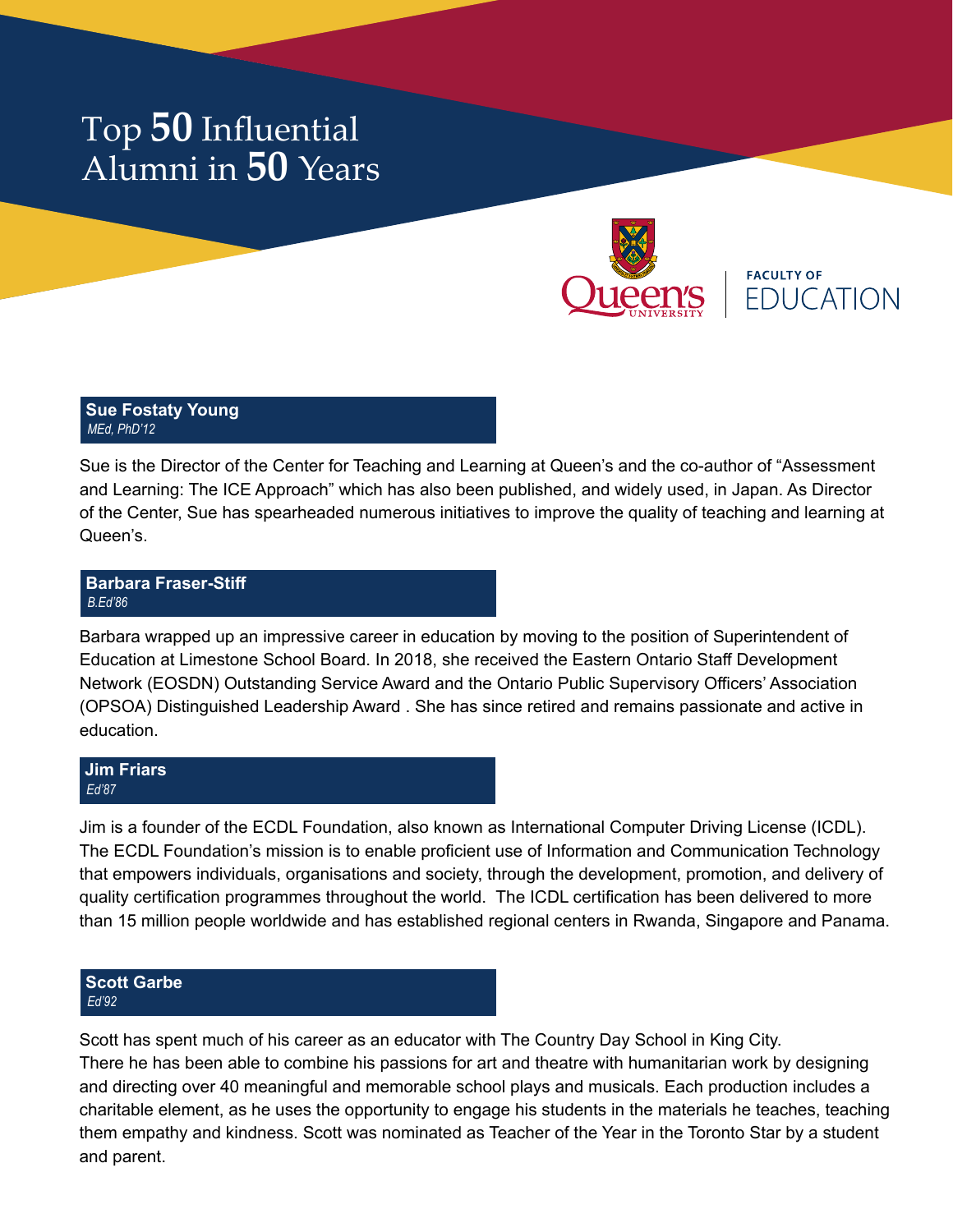

**FACULTY OF EDUCATION** 

#### **Laurie Gashinski** *Ed'07*

Laurie, who works as a Teacher of the Deaf, is passionate about Deaf education rights. She places a strong emphasis on cultural and linguistic Deaf identity within her programming and collaborates with various teams and thought leaders within the Deaf community. In 2018, Laurie received Provincial Demonstration Schools' Cheryl Berry Leadership Award in Education.

#### **Don Goodridge** *Ed'70, MEd'82*

Don has served as Department Head, Vice Principal, Principal, Superintendent, Director (Hamilton) and CEO of the Vancouver Board of Education. During his career he has also led at least seven innovative programs in Ontario such as Students Against Drunk Driving and Adopt a School Program. As Principal, Don was known for his full support of his staff and students, making sure that they had all of the resources or encouragement he could provide, to help them be the best that they could be.

### **Rosalie Griffith** *Ed'99*

Before becoming a Vice-Principal at A. Y. Jackson Secondary School and Northview Heights Secondary School in Toronto, Rosalie was an executive member of AHEN (African Heritage Educators' Network) and ONABSE (Ontario Alliance of Black School Educators). She taught in elementary schools, secondary schools, has been an associate teacher, an international teacher, and a seconded instructor at OISE.

## **Jovan Groen** *Ed'06, MEd'09*

While at Queen's, Jovan strengthened his passion for teaching science and became involved with planning Science Discovery Day. He continues to promote science education to this day with the Ottawa Regional and Canada-Wide Science Fairs. Jovan credits his Queen's education for his success in his current role at the University of Ottawa, where he is involved in strategic and operational leadership in the development and implementation of teaching and learning support initiatives for faculty and instructional staff.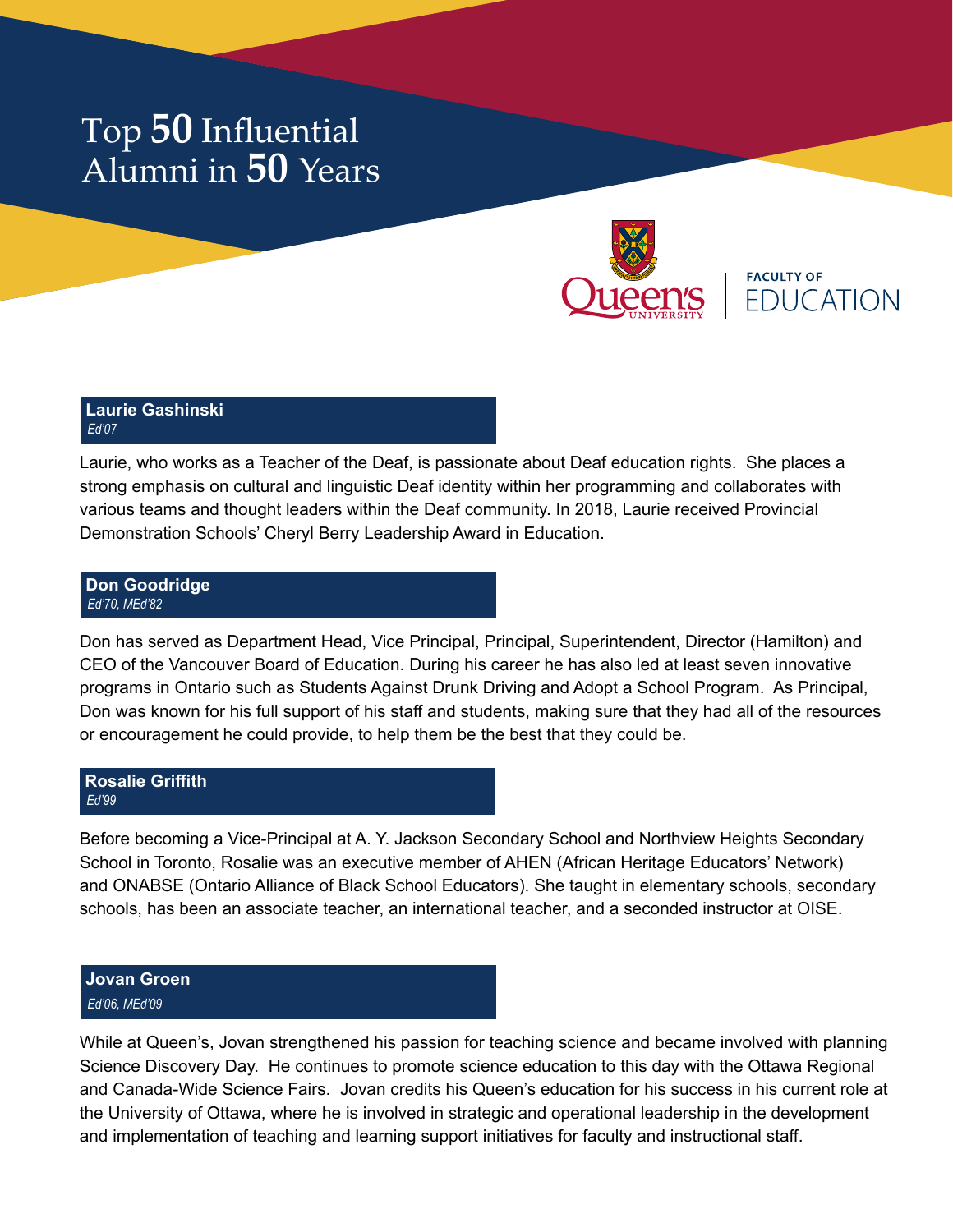

**FACULTY OF FDUCATION** 

#### **Sheri Henderson** *Ed'89*

A constructivist educator, Sheri has worked in four continents for over 30 years (the last 12 years stationed in Ras Al Khaimah, United Arab Emirates). Since 1989, she has worked tirelessly in the areas of gender and cultural diversity, equity and inclusion. Sheri has been able to transform the educational experiences of college students to abandon a cultural preference for rote learning. Recently, Sheri was celebrated in UAE media as "the most famous grandmother in the UAE."

#### **Janette Hughes** *Ed'88*

Janette is currently the Canada Research Chair (Tier 2), Technology and Pedagogy at Ontario Tech University. She has collaborated on research in Canada, Finland and the UK and is currently working on an international project with the OECD. She has over 50 papers published in peer-reviewed journals, over 30 refereed conference proceedings and over 100 refereed conference presentations and is the author of The Digital Principal. Janette is also well known for her commitment to the infusion of social justice and equity in her teaching and research.

### **Marcea Ingersoll** *Ed'08, MEd'10, PhD'15*

Marcea has 20 years of international teaching experience, spending her career with students from 30 different nationalities over three continents. Her research and teaching work focuses on international schools and their communities, narrative inquiry, and literacy education at Canadian schools and around the globe. She is a Maritimer by birth, a teacher by profession, and a learner at heart. Marcea is currently an Associate Professor and Director of the School of Education at St.Thomas University in Fredericton, N.B.

## **Anita Jack-Davies** *MEd'07, PhD'11*

Anita is a cross-cultural expert, educator, writer, author, keynote speaker and facilitator with expertise in workplace diversity and inclusion. Throughout her career, she has held roles such as a Human Rights Advisor, Curriculum Developer, University Professor and Educational Developer. Anita also offers diversity training, expert advice on issues of race to the legal profession, and strategic diversity and equity planning for leaders and stakeholders (including a recent contract with the Faculty of Education).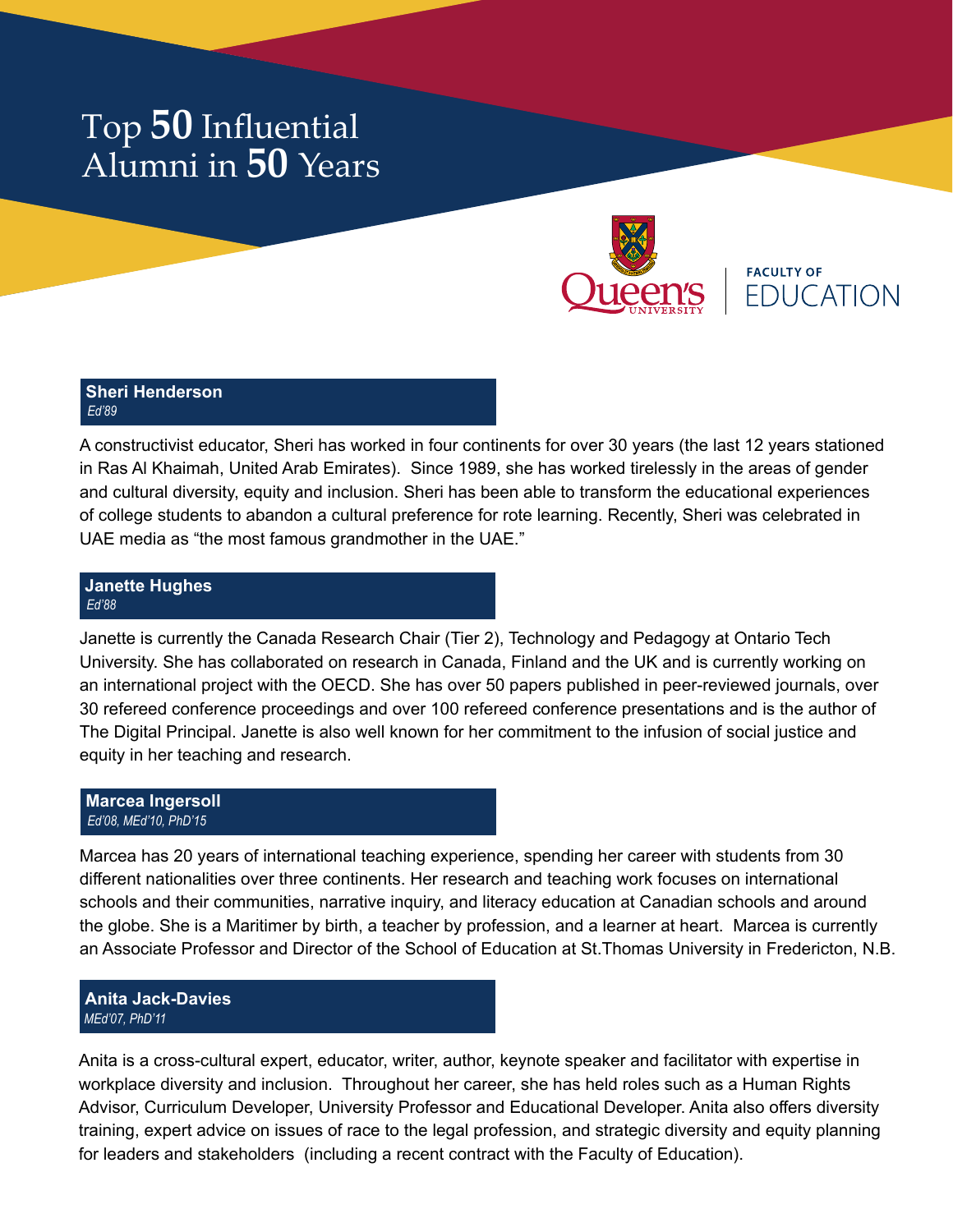

**FACULTY OF FDUCATION** 

### **Robert Keith** *Ed'89*

Robert has served as a teacher and school administrator in Calgary since 1992. During this time, he has helped to develop learning partnerships with the Shaw Discovery Centre for the Salish Sea, the Royal BC Museum in Victoria and the Cowichan Bay Estuary Centre. As a member of the Canadian Network of Ocean Educators, Robert works with other educators and marine scientists to further the acceptance of Ocean Literacy as an essential curriculum for all students.

#### **Chi Yan Lam** *MEd'12, PhD'16*

Chi is the evaluation coordinator for the Ministry of Training, Colleges and Universities, where he is leading provincial evaluations of employment programs serving youths and persons with disabilities. His work is complemented by his role as an evaluation scholar, contributing to many journal publications on the subject. Chi also works as an instructor as well as an advocate promoting theoretically grounded and systematic evaluative inquiry.

### **Grant Linney** *Ed'78*

With more than 45 years' experience in outdoor and environmental education in Canada, Grant is the recipient of nine teaching and environmental awards including a lifetime achievement award from the Hamilton Environmentalist of the Year committee. During his career, he also wrote and edited articles for various newspapers and journals such as the Globe & Mail and the Toronto Star.

## **Dave McMaster** *Ed'89*

During his time as an educator, Dave has been fortunate enough to be a part of some incredible and diverse learning communities. His career took off quickly with him becoming a high school principal by 31 and principal of the flagship high school in West Vancouver (one of the top public school districts in Canada) by 34. By age 40, Dave's career took him overseas and he became Head of School at the Canadian International School of Hong Kong (CDNIS) which, under his leadership, became one of the best international schools in Asia. He is currently working with the Esol Group to design, build and open a world class school in Bahrain in 2020.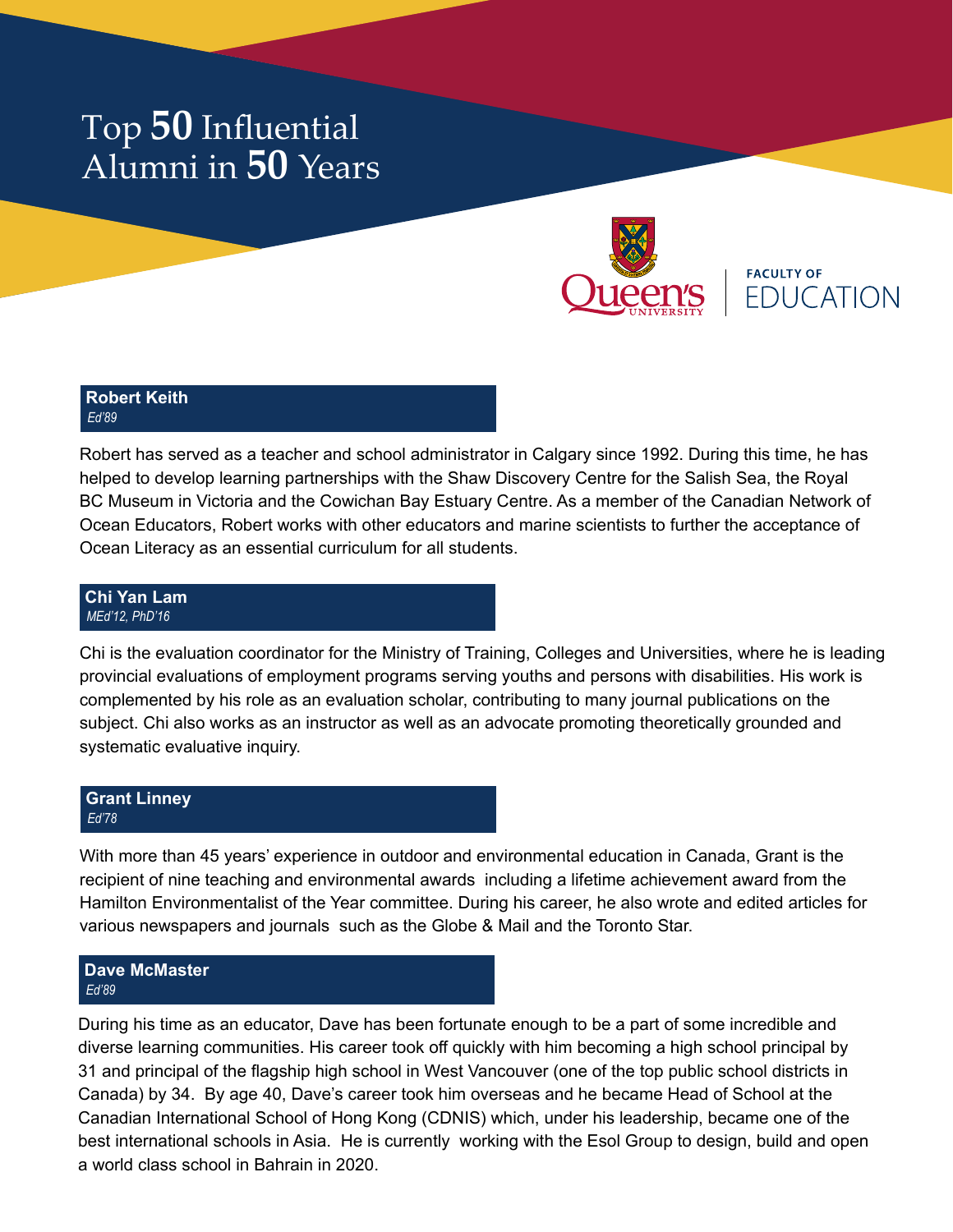

**FACULTY OF EDUCATION** 

#### **Robert (Jeff) McMillan** *Ed'77*

For the past 40 years, Jeff has been a classroom teacher, educational consultant and college student teacher supervisor. He has been recognized for his innovative and creative programs involving experiential and project based learning. He has published articles in a professional trade journal and written two books on effective classroom practice, Thirty Years of Mondays (Dare to Care: A Guide for New Teachers) and What If? Learning for the Twenty First Century. As an elected official and civic leader, Jeff has played a leading role as trustee and Chair with the Upper Canada School Board.

#### **James McNutt** *Ed'13, MEd'16*

James has earned three degrees at Queen's, including both a B.Ed and MEd here at the Faculty of Education. He lives with cerebral palsy and gets around via a motorized wheelchair. In 2015, he conducted his own audit of accessibility challenges on Queen's campus and for this work received the 2016 Steve Cutway Accessibility Award. James also won our Faculty's Annual Thesis in Education Prize in this year.

## **Eleanor Newman** *Ed'77, MEd'81*

Over her 30-year career, Eleanor has given countless workshops at Ontario Music Educators Association (OMEA) conferences. She has authored innumerable articles for magazines and journals, was the first female Director of Education and CEO with the Renfrew County District School Board (Pembroke, ON), and served as SEO of the Ontario Ministry of Education. Eleanor received the EOSDN Outstanding Service Award in 1995, where she has been the Executive Director since 2012.

## **Robert (Bob) Petrick** *MEd'05*

In 1999, Bob was presented with the Limestone District School Board's Excellence in Teaching Award. He has taken part in various research activities at Queen's and is connected to the Aboriginal Teacher Education Program (ATEP) through his work with Aboriginal youth in both Toronto and Kingston.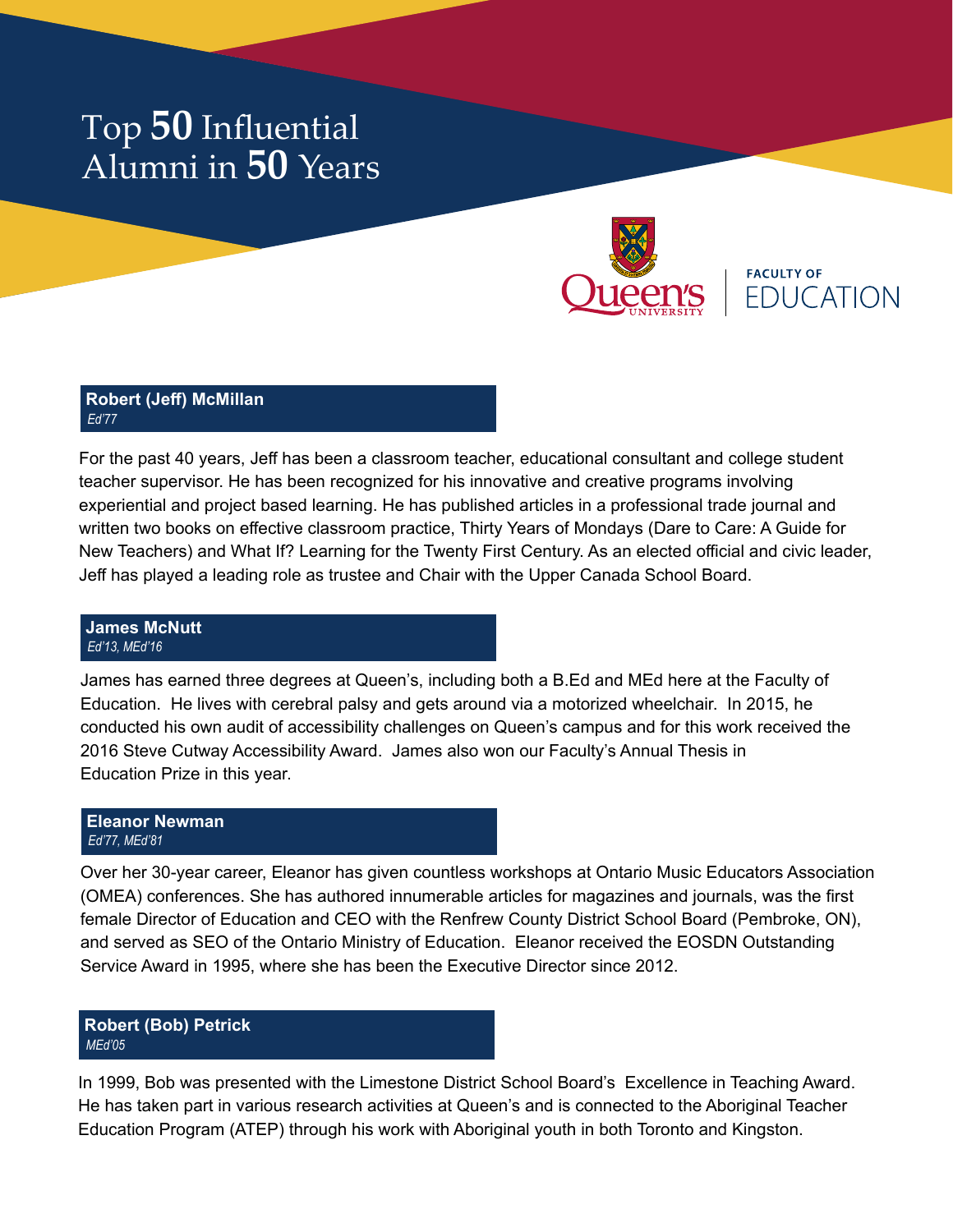

**FACULTY OF FDUCATION** 

#### **Leta Potter** *Ed'86*

In the early-90's, Leta was ahead of her time in the use of technology to engage and meet the individual needs of each of her students. Her innovative practice drew the attention of IBM Canada's K-12 Education unit. She worked alongside IBM Education sharing her skills with educators across Canada. She is now a Senior Education Consultant, and has influenced, coached, and mentored thousands of Canadian teachers and district leaders, supporting them in understanding how to leverage digital resources to engage learners and enhance teaching and learning. In addition to the work with IBM, Leta has had a wide variety of experiences since graduating from Queen's: working for the Ministry of Education in Western Samoa building training programs for new and experienced teachers; teaching grades K to 8 as well as Reading Recovery with the Toronto District School Board; and, Executive Director of Teach For America, New York, where she designed and implemented innovative professional development programs for 200 new teachers a year. She has her Master's of Education from Harvard and is a published author.

## **Virginia Puddicombe** *Ed'85, MEd'05*

Virginia has educated high school students on gender studies, history and social justice for 20 years. She currently leads Kingston Collegiate and Vocational Institute's (KCVI) Gender Sexuality Alliance which helps her school community support LGBTQ+ students by providing positive and safe spaces.

#### **James Raffan** *Ed'78, MEd'83*

James is a true interdisciplinarian and tireless advocate for experiential/expeditionary learning, particularly in outdoor education. He has more than 40 years of teaching, writing, speaking, expedition and program innovation experience and has served in several NGOs. His work has been recognized with many honours, not least Canada's highest award for service and citizenship. In 2012 he received the Inuinnaqtun name Aiuituk, meaning "teacher, mentor and the one who gets things done," from a group of youth from Kugluktuk, NU. He is driven to practise what he preaches, "You are never learning anything in the fat comfortable middle of what you know."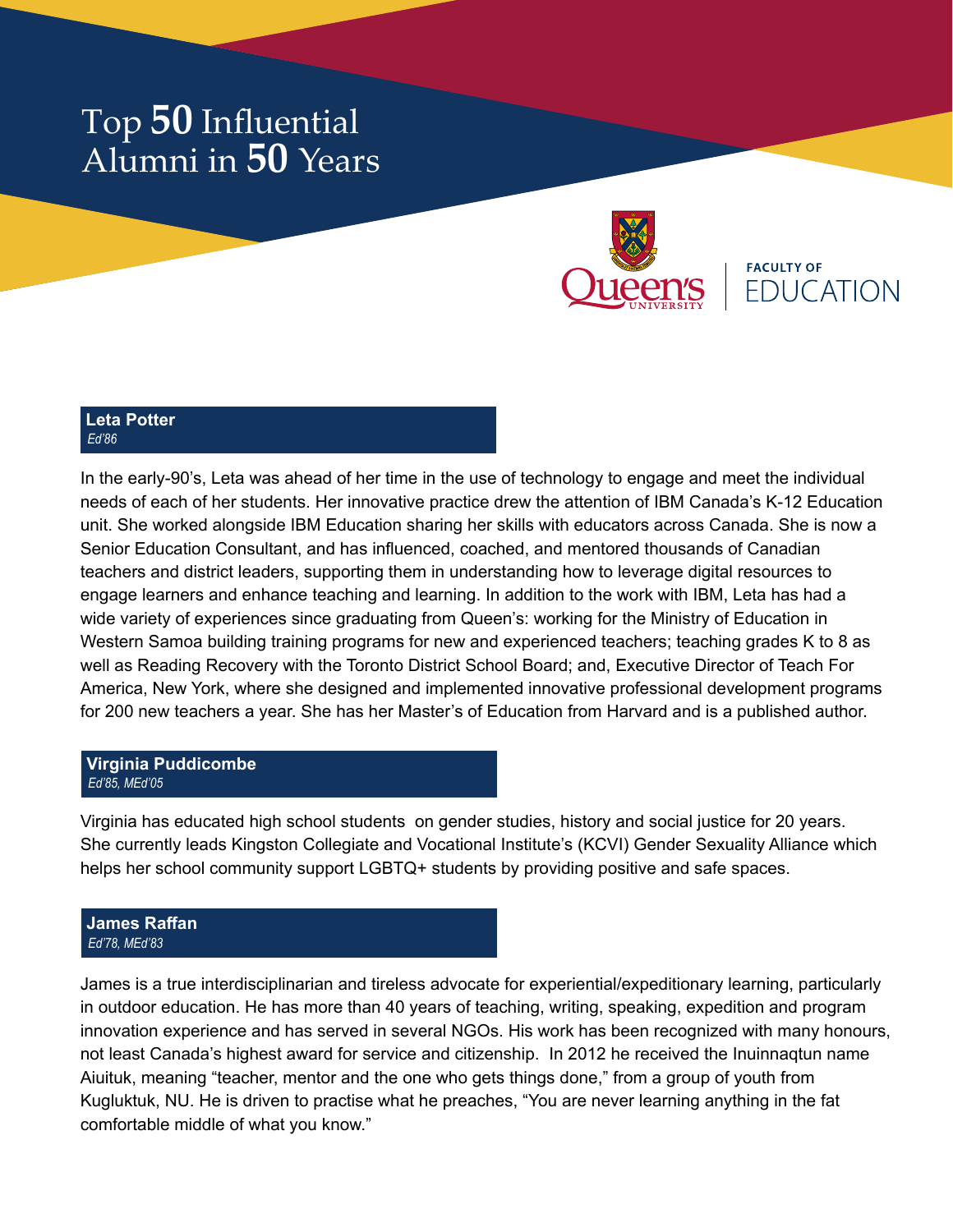

**FACULTY OF EDUCATION** 

#### **Hannah Ramsay** *Con.Ed.'17*

Hannah currently works as a tutor and student advisor at Queen's. Though she began a Masters in Chemistry with the intention of it helping her in a teaching career, she fell in love with research and was accepted into the highly competitive PhD/MD program at Queen's. She hopes to use the skills acquired in the MD/PhD program to teach future resident and medical students how to be better doctors.

## **Stephanie Roy** *Ed'98*

Stephanie is the Executive Director of Kenjgewin Teg, an Aboriginal-owned and controlled post-secondary institution. At Kenjgwin Teg, the Anishinabek worldview is a part of not only the teaching model but also the learning systems. Stephanie brings her knowledge of Indigenous education to her work as an Adjunct Professor at Queen's University.

## **Gurjit Sandhu** *Ed'01*

Gurjit is a Surgical Education Scientist and Associate Professor in the Department of Surgery at the University of Michigan. Before moving to U of M, she served as the Educational Developer for Postgraduate Medical Education right here at Queen's University. Her work focuses on the scholarship of teaching and learning, specifically looking at intraoperative trust, professional education, teaching methods and assessment.

## **John Senisi** *PhD'06*

John is an artist, teacher, and community activist teaching Visual Arts and Photography at St. Jean de Brebeuf Catholic High School in Vaughan, Ontario. In 2017, he received the Prime Minister's Award for Teaching Excellence for his efforts to connect his students' work with their community. John is renowned for encouraging students' ideas and collaboration.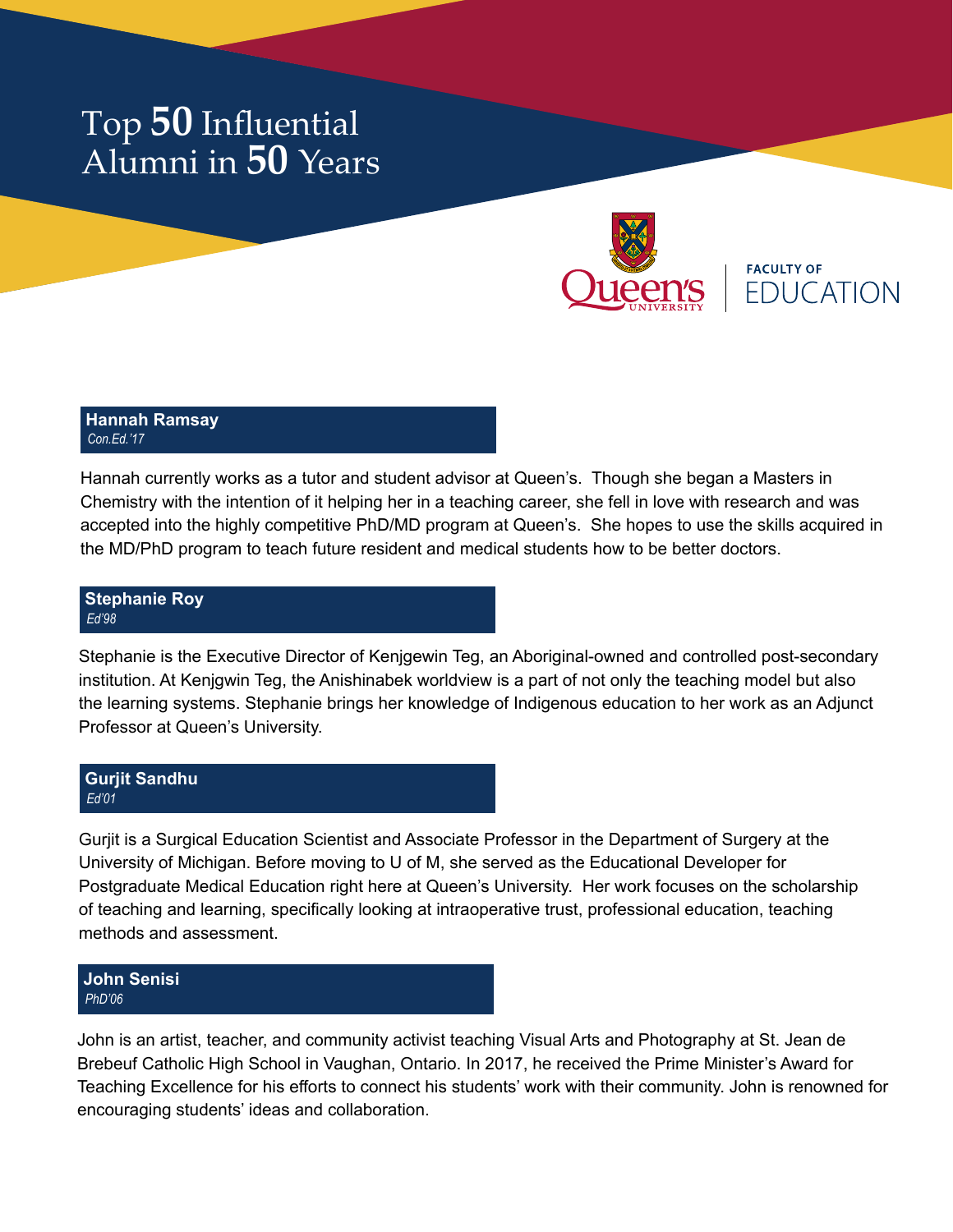

**FACULTY OF FDUCATION** 

#### **Stephanie Simpson** *Ed'97, MEd'10*

Stephanie Simpson has been a member of the Human Rights Office at Queen's University since 1996, and was most recently appointed as the Associate Vice Principal (Human Rights, Equity and Inclusion). In this role, Stephanie leads the Human Rights and Equity Office and plays a key role in fostering both competence and legislative compliance around matters such as inclusivity, diversity, accessibility, human rights, and equity on Queen's campus. Stephanie has also supported inclusivity and equity efforts in the Kingston community through her roles with the Black Inmates and Friends group; her consultation and education services efforts with organizations such as Interval House, Limestone District School Board and Kingston General Hospital; and her role on the Kingston Immigration Partnership Operations Committee where she represents Queen's.

### **Stephen Sliwa** *MEd'03*

Stephen has over 30 years' experience in public education, where he started as a classroom teacher and moved on to work for the Ministry of Education and as a Superintendent of Education (Renfrew County & Ottawa-Carleton), focusing on Indigenous education and classroom technology program development. He currently serves as Director of Education/CEO for the Upper Canada District School Board. Since 1998 he has also served as adjunct faculty and instructor with the Teacher Education Program at the Faculty of Education here at Queen's as well as with the Aboriginal Teacher's Education Program at the University of Ottawa.

## **Deb St. Amant** *Ed'82*

Retirement from teaching in 2012 has not stopped Deb from being an active part of the educational community. In 2014 she authored a guide for teacher candidates, First Nations, Métis and Inuit Student Success. She continues to work in education and the Kingston communities at large, offering teaching circles, healing circles, ceremonies, and cultural teachings to connect traditional Indigenous practices with current education. Deb currently serves as Elder in Residence here at the Queen's Faculty of Education.